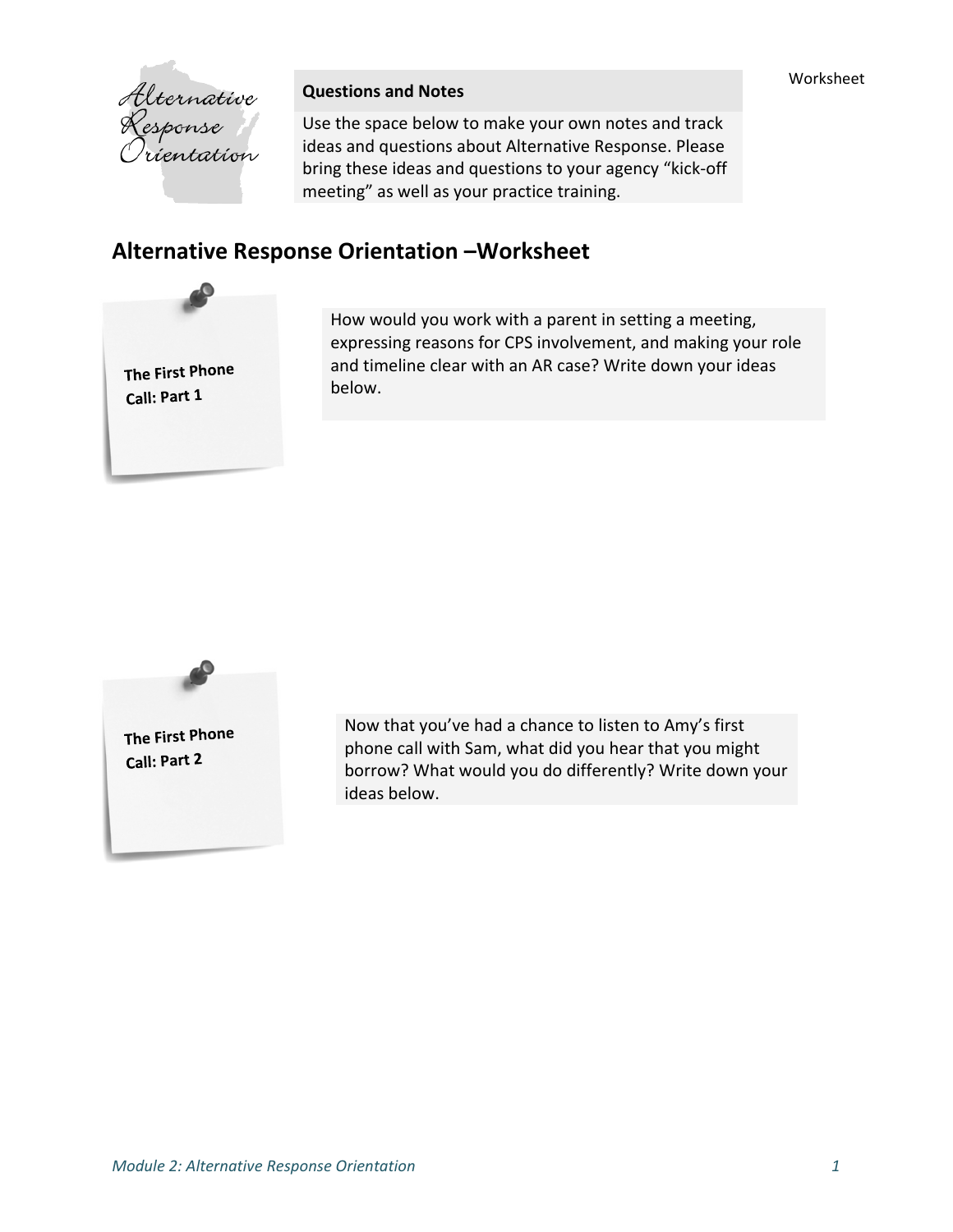## Alternative Response Orientation Number of the Montester Worksheet



In the space below, write down ideas on how you would cover the following topics during your first meeting with a family. Think about how this may be different from your current practice.

- Discuss what it means to be on the AR pathway
- Explain the role of the social worker on the AR pathway
- Communicate reasons why an AR case might be reassigned
- Assess for Present Danger



Now that you have had a chance to hear some of Amy's conversation with Sam at their face‐to‐face meeting, what might you borrow? What would you do differently? Write down your ideas below.